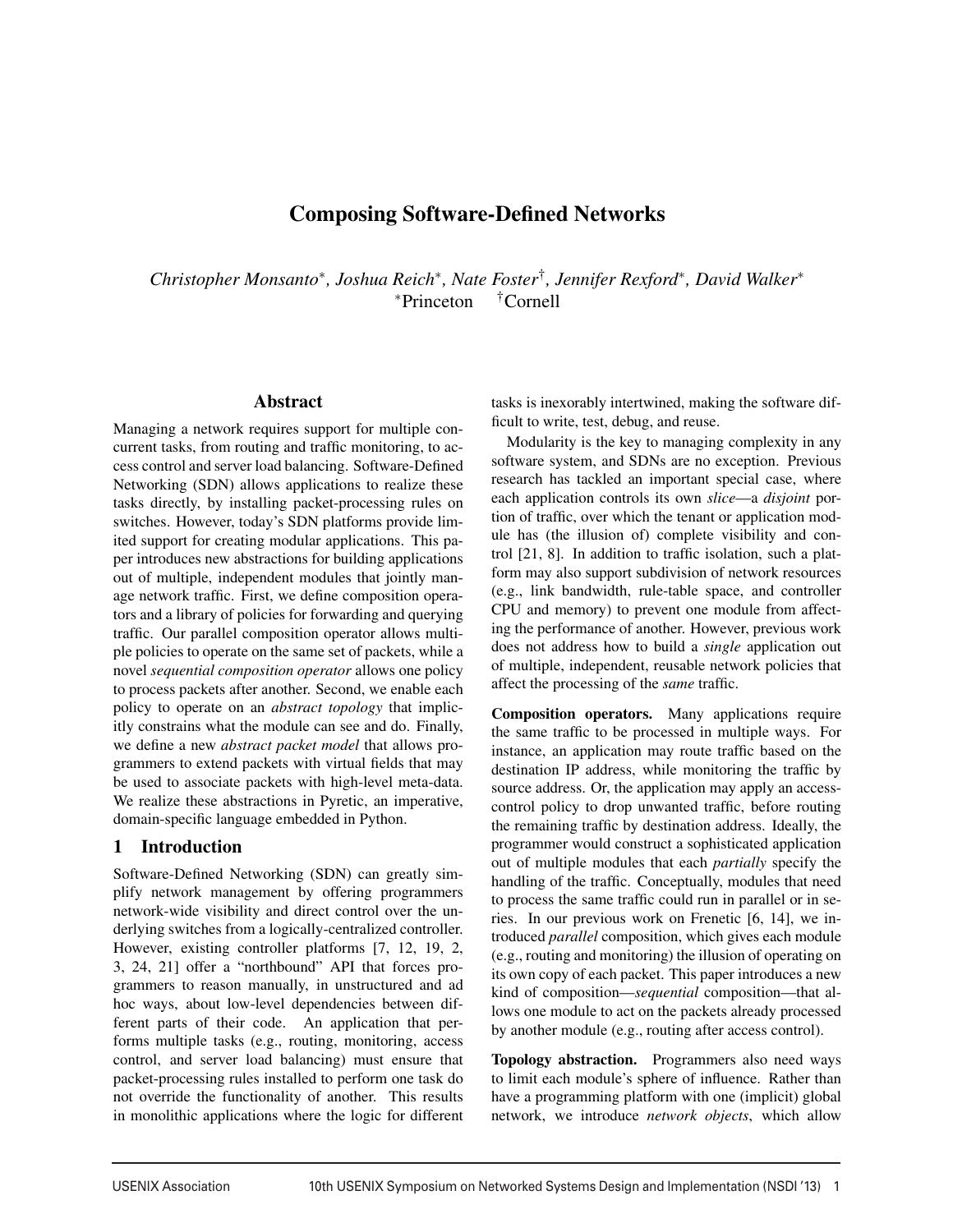```
Monitor
srcip=5.6.7.8 \rightarrow \text{count}Route
                                          dstip=10.0.0.1 \rightarrow fwd(1)dstip=10.0.0.2 \rightarrow fwd(2)
                                                                                     Load-balance
Compiled Prioritized Rule Set for "Monitor | Route"
srcip=5.6.7.8, dstip=10.0.0.1 \rightarrow count, fwd(1)
\texttt{srcip=5.6.7.8}, \texttt{dstip=10.0.0.2} \rightarrow \texttt{count,fwd(2)}srcip=5.6.7.8 \rightarrow countdstip=10.0.0.1 \rightarrow fwd(1)
dstip=10.0.0.2 \rightarrow fwd(2)
                                                                       Compiled Prioritized Rule Set for "Load-balance >> Route"
                                                                       srcip=0*, dstip=1.2.3.4 \rightarrow dtip=10.0.0.1, fwd(1)\verb+srcip=1*, \verb+dstip=1.2.3.4 \rightarrow \verb+dstip=10.0.0.2, \verb+fwd(2)
```

```
srcip=0*, distip=1.2.3.4 \rightarrow distip=10.0.0.1srcip=1*,\text{dstip}=1.2.3.4 \rightarrow \text{dstip}=10.0.0.2
```
Figure 1: Parallel and Sequential Composition.

each module to operate on its own abstract view of the network. Programmers can define network objects that naturally constrain what a module can see (information hiding) and do (protection), extending previous work on topology abstraction techniques [4, 17, 10, 25].

The Pyretic Language and System. Pyretic is a new language and system that enables programmers to specify network policies at a high level of abstraction, compose them together in a variety of ways, and execute them on abstract network topologies. Running Pyretic programs efficiently relies on having a run-time system that performs composition and topology mapping to generate rules to install in the switches. Our initial prototype, built on top of POX [19], is a simple interpreter that handles each packet at the controller. While sufficient to execute and test Pyretic programs, it does not provide realistic performance. In our ongoing work, we are extending our run-time system to proactively generate and install OpenFlow rules, building on our previous research [14].

The next section presents a top-down overview of Pyretic's composition operators and topology abstraction mechanisms. The following two sections then explain each in detail, building a complete picture of Pyretic from the bottom up. Section 3 presents the Pyretic language, including an abstract packet model that conveys information between modules, and a library for defining and composing policies. Section 4 introduces network objects, which allow each module to apply a policy over its own abstract topology, and describes how our runtime system executes Pyretic programs. To evaluate the language, Section 5 presents example applications running on our Pyretic prototype. After reviewing related work in Section 6, we conclude in Section 7.

# 2 Abstractions for Modular Programming

Building modular SDN applications requires support for composition of multiple independent modules that each partially specify how traffic should be handled. The parallel and sequential composition operators (Section 2.1) offer simple, yet powerful, ways to combine policies generated by different modules. Network objects (Sec-

tion 2.2) allow policies to operate on abstract locations that map—through one or more levels of indirection—to ones in the physical network.

### 2.1 Parallel and Sequential Composition Operators

Parallel and sequential composition are two central mechanisms for specifying the relationship between packet-processing policies. Figure 1 illustrates these abstractions through two examples in which policies are specified via prioritized lists of OpenFlow-like rules. Each rule includes a *pattern* (field=value) that matches on bits in the packet header (e.g., source and destination MAC addresses, IP addresses, and TCP/UDP port numbers), and simple *actions* the switch should perform (e.g., drop, flood, forward out a port, rewrite a header field, or count<sup>1</sup> matching packets). When a packet arrives, the switch (call it *s*) identifies the first matching rule and performs the associated actions. Note that one may easily think of such a list of rules as a function: The function input is a packet at a particular inport on *s* and the function output is a multiset of zero or more packets on various outports of *s* (zero output packets if the matching rule drops the input packet; one output if it forwards the input; and one or more if it floods). We call a packet together with its location a *located packet*.

Parallel Composition (1): Parallel composition gives the illusion of multiple policies operating concurrently on separate copies of the same packets [6, 14]. Given two policy functions *f* and *g* operating on a located packet *p*, parallel composition computes the multiset *union* of  $f(p)$  and  $g(p)$ —that is, every located packet produced by either policy. For example, suppose a programmer writes one module to monitor traffic by source IP address, and another to route traffic by destination IP address. The monitoring module (Figure 1, top-left) comprises a simple policy that consists of a single rule applying the count action to packets matching source IP address 5.6.7.8. The routing module (Figure 1, top-middle) consists of two rules, each matching on a destination IP address and forwarding packets out the specified port. Each module

<sup>&</sup>lt;sup>1</sup>The OpenFlow API does not have an explicit count action; instead, every rule includes byte and packet counters. We consider count as an explicit action for ease of exposition.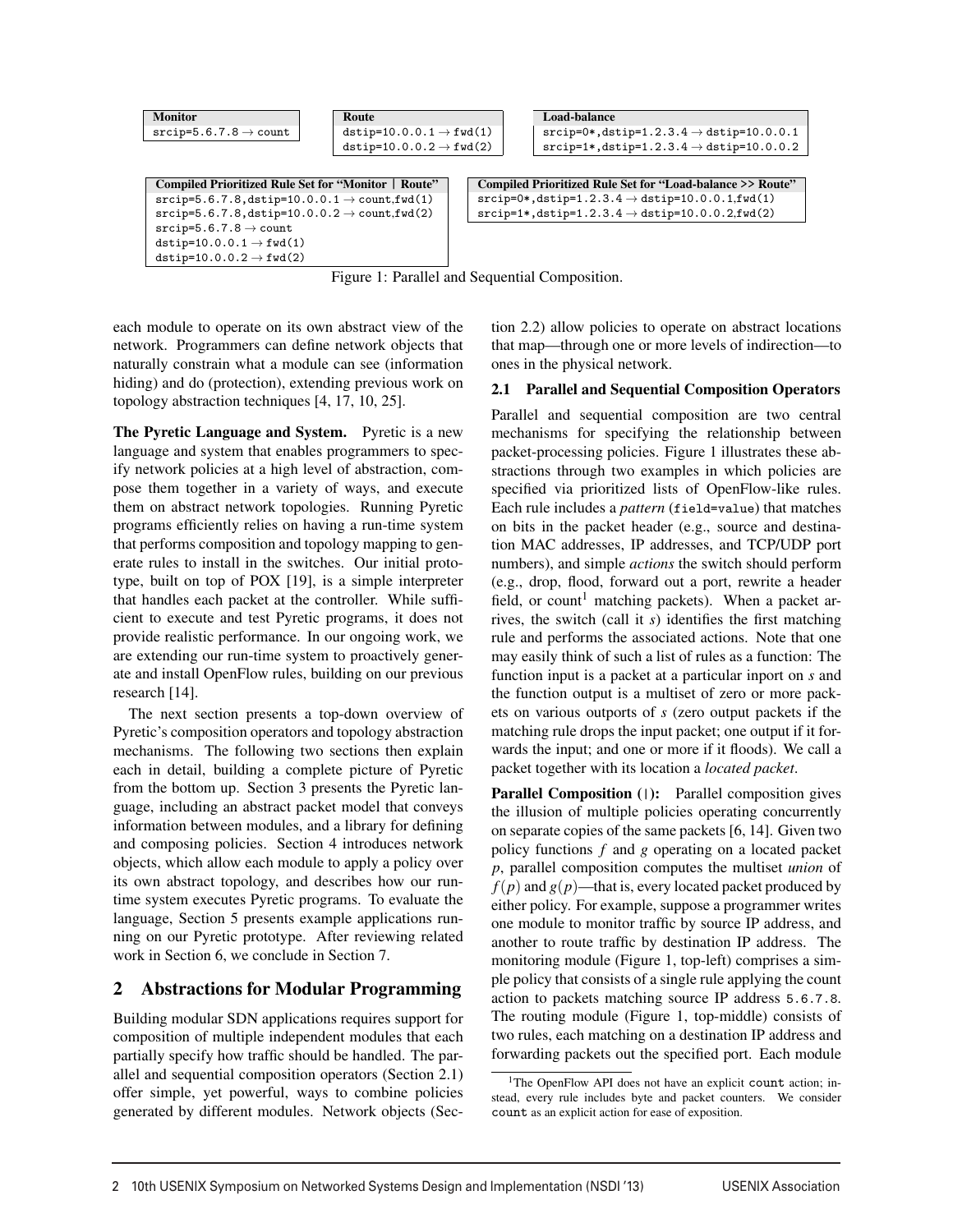generates its policy independently, with the programmer using the "|" operator to specify that both the route and monitor functions should be performed simultaneously. These can be mechanically compiled into a single joint ruleset (Figure 1, bottom-left) [14].

Sequential Composition (>>): Sequential composition gives the illusion of one module operating on the packets produced by another. Given two policy functions *f* and *g* operating on a located packet *p*, sequential composition applies *g* to each of the located packets produced by  $f(p)$ , to produce a new set of located packets. For example, suppose a programmer writes one module to load balance traffic destined to a public IP address 1.2.3.4, over multiple server replicas at private addresses 10.0.0.1 and 10.0.0.2, respectively, and another to route traffic based on the chosen destination server. The load-balancing module splits traffic destined to the public IP between the replicas based on the client IP address. Traffic sent by clients with an IP address whose highest-order bit is 0 go to the first server, while remaining traffic goes to the second server. As shown in Figure 1 (top-right), the load balancer performs a rewriting action to modify the destination address to correspond to the chosen server replica, without actually changing the packet's location. This load balancer can be composed sequentially with the routing policy introduced earlier. Here the programmer uses the ">>" operator to specify that load balancing should be performed first, followed by routing. Again, these may be mechanically compiled into a single joint ruleset (Figure 1, bottom-right).

#### 2.2 Topology Abstraction With Network Objects

Modular programming requires a way to constrain what each module can *see* (information hiding) and *do* (protection). Network objects offer both information hiding and protection, while offering the familiar abstraction of a network topology to each module. A network object consists of an abstract topology, as well as a policy function applied to the abstract topology. For example, the abstract topology could be a subgraph of the real topology, one big virtual switch spanning the entire physical network, or anything in between. The abstract topology may consist of a mix of physical and virtual switches, and may have multiple levels of nesting on top of the one real network. To illustrate how topology abstraction may help in creating modular SDN applications we look at two examples: a "many-to-one" mapping in which several physical switches are made to appear as one virtual switch and a "one-to-many" mapping in which one physical switch is presented as several virtual switches.

Many-to-one. While MAC-learning is an effective way to learn the locations of hosts in a network, the



Figure 2: Many physical switches to one virtual.

need to compute spanning trees makes Ethernet protocols unattractive in large networks. Instead, a programmer could combine MAC-learning at the edge of the network with shortest-path routing (for unicast traffic) and multicast trees (for broadcast and flooding traffic) in the network interior [18, 23]. Topology abstraction provides a simple way to realize this functionality, as shown in Figure 2. The MAC-learning module sees the network as one big switch V, with one port for each edge link in the underlying physical network (dotted lines). The module can run the conventional MAC-learning program to learn where hosts are located. When a previouslyunknown host sends a packet, the module associates the source address with the input port, allowing the module to direct future traffic destined to this address out that port. When switch V receives a packet destined to an unknown address, the module floods the packet; otherwise, the switch forwards the traffic to the known output port.

The "switching fabric" of switch V is implemented by the switching-fabric module, which sees the entire physical network. the switching-fabric module performs routing from *one edge link to another* (e.g., from the ingress port at switch A to the egress port at switch B), This requires some coordination between the two modules, so the MAC-learner can specify the chosen output port(s), and the switching-fabric module can direct traffic on a path to the egress port(s).

As a general way to support coordination, we introduce an *abstract packet model*, incorporating the concept of *virtual packet headers* that a module can push, pop, and inspect, just like the actions OpenFlow supports on real packet-header fields like VLAN tags and MPLS labels. When the MAC-learning module directs traffic from an input port to an output port, the switchingfabric module sees traffic with a virtual packet header indicating the corresponding ingress and egress ports in its view of the network. A run-time system can perform the necessary mappings between the two abstract topologies, and generate the appropriate rules to forward traffic from the ingress port to the appropriate egress port(s). In practice, a run-time system may represent virtual packetheader fields using VLAN tags or MPLS labels, and in-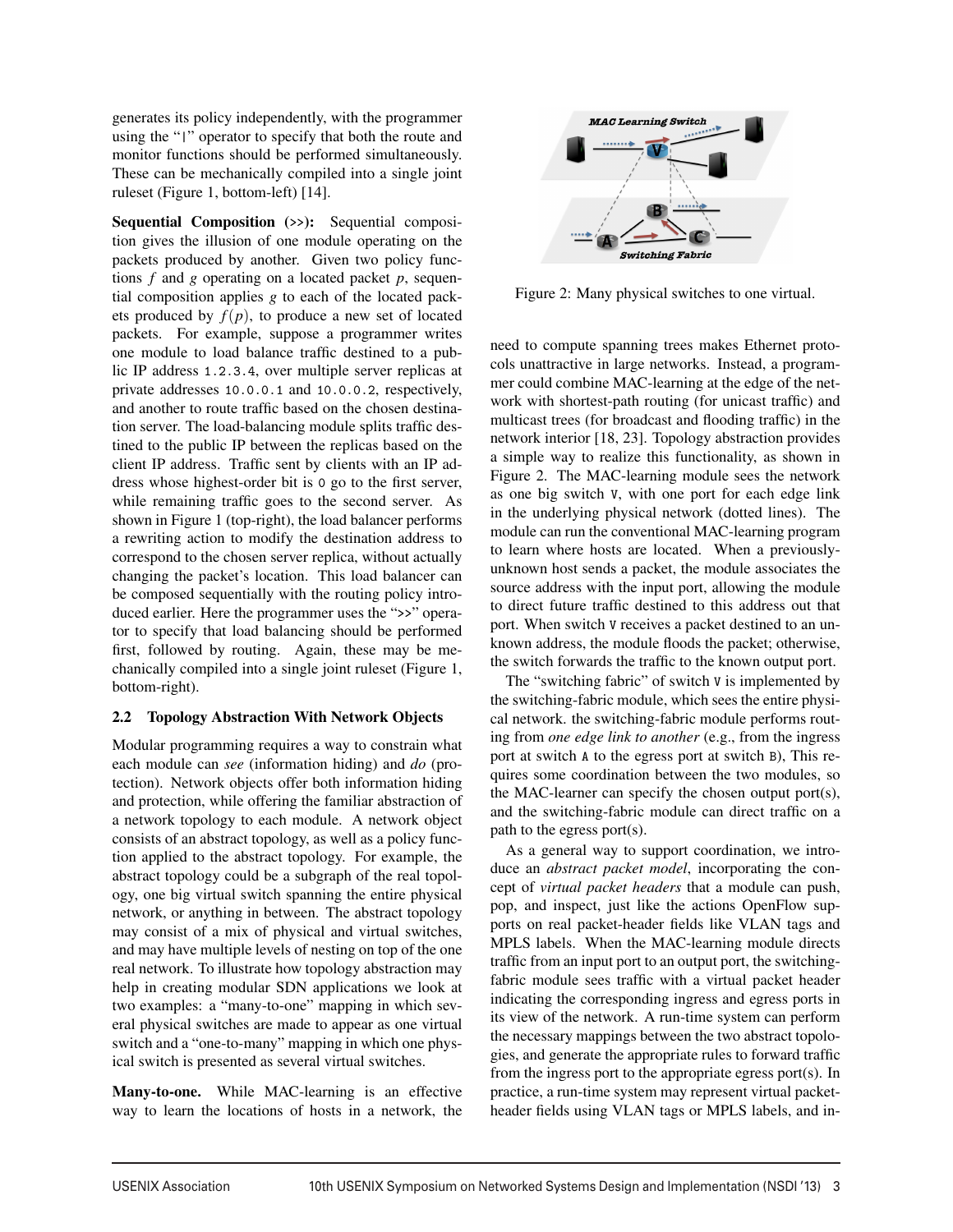

Figure 3: One physical switch to many virtual.

stall rules that push, pop, and inspect these fields.

One-to-many. Enterprise networks often consist of several Ethernet islands interconnected by gateway routers to an IP core, as shown in Figure 3. To implement this behavior, an SDN programmer would have to write a single, monolithic program that handles network events differently depending on the role the switch is playing in the network. This program would implement MAC-learning and flooding to unknown destinations for switches within Ethernet islands, shortest-path routing on IP prefixes for switches in the IP core, and gateway logic for devices connecting an island to the core. The gateway logic would be complicated, as the switch would need to act simultaneously as MAC-learner, IP router, and MAC-rewriting repeater and ARP server.

A better alternative would be to implement the Ethernet islands, IP core, and gateway routers using separate modules operating on a subset of the topology, as shown in Figure 3. This design would allow the gateway router to be decomposed into three virtual devices: one in the Ethernet island  $(E)$ , another in the IP core  $(I)$ , and a third interconnecting the other two (F). Likewise, its logic could be decomposed into three orthogonal pieces: a MAC-rewriting repeater that responds to ARP queries for its gateway address (on F), an Ethernet switch (on E), and an IP router (on I). The programmer would write these modules separately and rely on a run-time system to combine them into a single program.

For example, suppose a host in the Ethernet LAN sends a packet to a destination reachable via the IP core. In the Ethernet LAN, this packet has a destination MAC address of the gateway. The Ethernet module would generate a rule in switch E that matches traffic destined to the gateway's MAC address and forwards out E's right port. The gateway module would generate a rule in switch F that matches packets from F's left port destined to the gateway's MAC address and, after rewriting MAC headers appropriately, forwards out F's right port. The IP core module would generate rules in switch I that match packets based on the destination IP address to forward traffic to the next hop along a path to the destination. A runtime system can combine these three sets of rules to generate the rules for the physical gateway switch G. Switch

|                | <b>Conventional SDN</b> | Pyretic                      |
|----------------|-------------------------|------------------------------|
| Packet         | Fixed OF fields         | Extensible stacks of values  |
| Policy         | Prioritized OF rules    | Functions of located packets |
| <b>Network</b> | One concrete network    | Network object hierarchies   |

Table 1: Pyretic abstraction in three dimensions

G would match traffic entering on its left two ports based on the gateway's destination MAC address and the destination IP address to forward via one of the two right ports, as chosen by the IP core module.

### 3 The Pyretic Programming Language

Any SDN platform needs a model of data packets, forwarding policies, and the network that applies these policies—as summarized in Table 1. Compared to conventional platforms [7, 12, 2, 3, 19], our Pyretic language raises the level of abstraction by introducing an abstract packet model (Section 3.1), an algebra of high-level policies (Section 3.2), and network objects (Section 4).

#### 3.1 Abstract Packet Model

The heart of the Pyretic programming model is a new, extensible packet model. Conceptually, each packet flowing through the network is a *dictionary* that maps field names to values. These fields include entries for (1) the packet location (either physical or virtual), (2) standard OpenFlow headers (e.g., source IP, destination IP, source port, etc.), and (3) custom data. The custom data is housed in *virtual fields* and is not limited to simple bit strings—a virtual field can represent an arbitrary data structure. Consequently, this representation provides a general way to associate high-level information with packets and enable coordination between modules.

In addition to extending the *width* of a packet by including virtual fields, we also extend its *height* by allowing every field (including non-virtual ones) to hold a *stack* of values instead of a single bitstring. These stacks allow Pyretic to present the illusion of a packet travelling through *multiple* levels of abstract networks. For example, to "lift" a packet onto a virtual switch, the run-time system *pushes* the location of the virtual switch onto the packet. Having done so, that virtual switch name sits on top of the concrete switch name. When a packet leaves a virtual switch, the run-time system *pops* a field off the appropriate stack. In the example in Figure 2, this enables the MAC-learning module to select an egress port on virtual switch V without knowing about the existence of switches A, B, and C underneath.

Expanding on the example in Figure 2, consider a packet p entering the network at physical switch A and physical input port 3. We can represent p as:

#### {switch: A, inport: 3, vswitch: V, ... }

Pushing virtual switch name V on to the switch field of p produces a new packet with V on top of A: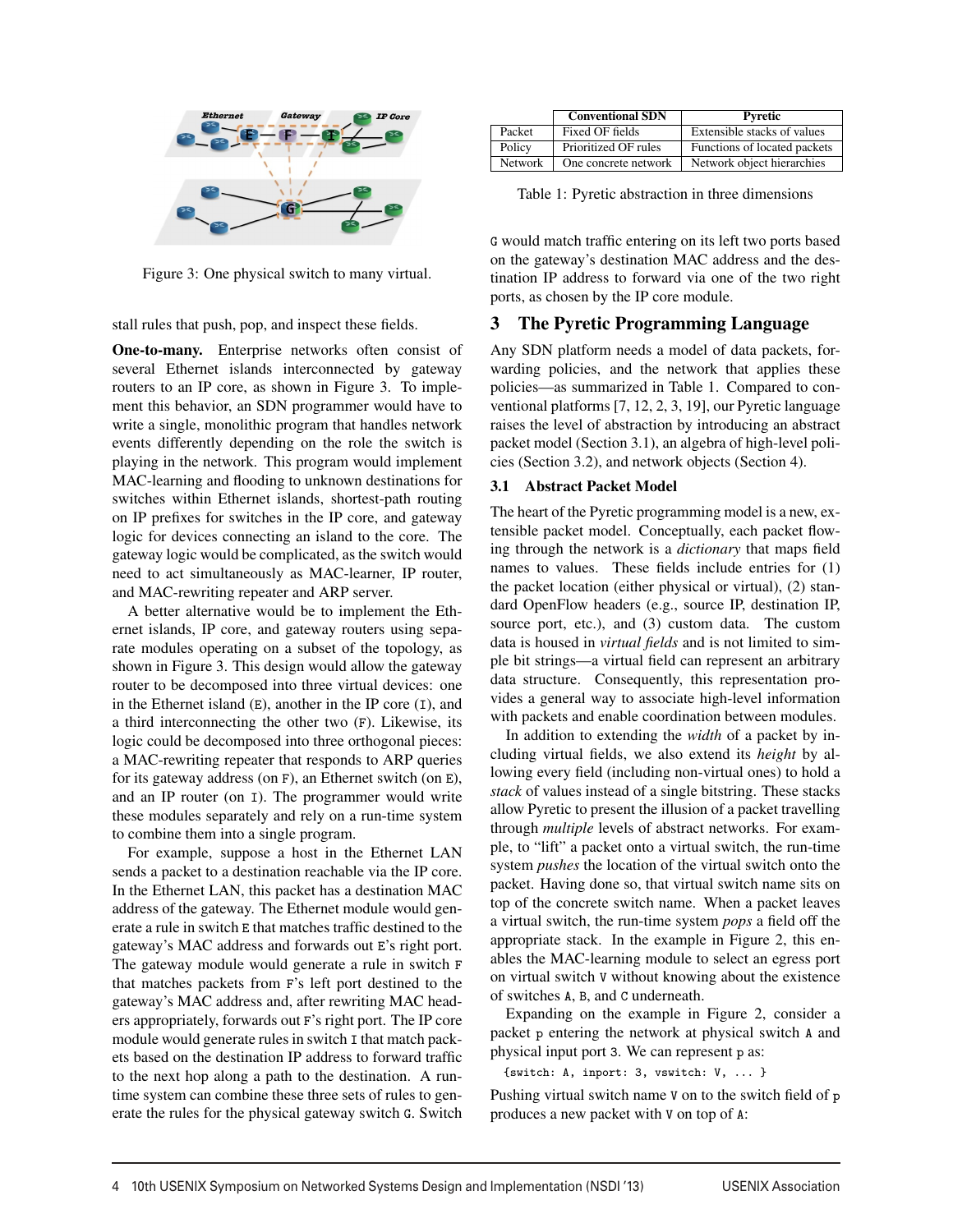{switch: [V, A], inport: 3, ... }

The push above hides the identity of the physical switch A and reveals only the identity of the virtual switch V to observers that only examine top-most stack values. This mechanism allows Pyretic applications to hide the concrete network and replace it with a new abstract one.

Thus far, we have experimented primarily with the abstraction of location information: switches and ports. However, there is nothing special about those fields. We can virtualize IP addresses, MAC addresses or any other information in a packet, if an application demands it. Programs must maintain the invariant that the standard OpenFlow header fields do not contain the empty stack; packets with an empty stack in such a field will not be properly realized as a standard OpenFlow packet.

Ideally, OpenFlow switches would support our extended packet model directly, but they do not. Our runtime system is responsible for bridging the gap between the abstract model and the OpenFlow-supported packets that traverse the network. It does so by generating a unique identifier that corresponds to a unique set of non-OpenFlow-compliant portions of the packet (i.e., all virtual fields and everything but the top of the stack in an OpenFlow-compliant field). This identifier is stored in spare bits in the packet.<sup>2</sup> Our run-time system manages a table that stores the mapping between unique ids and extended data. Hence, programmers do not need to manage this mapping themselves and can instead work in terms of high-level abstractions.

#### 3.2 High-Level Policy Functions

Pyretic contains a sublanguage for specifying *static* (i.e., unchanging) policies. A static policy is a "snapshot" of a network's global forwarding behavior, represented as an abstract function from a located packet to a multiset of located packets. The output multiset may be empty; if so, the policy has effectively dropped the input packet. The output multiset may contain a single packet at a new location (e.g., unicast)—typically, though not always, an output port on the other side of the switch. Finally, the output multiset may contain several packets (e.g., multicast or broadcast). Of course, one cannot build many useful network applications with just a single static, unchanging policy. To do so, one must use a *series* of static policies (i.e., a *dynamic* policy).

#### 3.2.1 Static Policy Functions

We first describe the details of the static policy language, which we call NetCore.<sup>3</sup> NetCore contains several distinct elements including *actions* (the basic packet-

#### Primitive Actions:

```
A ::= drop | passthrough | fwd(port) | flood |
     push(h=v) | pop(h) | move(h1=h2)
```
Predicates:

| P |                                             |  | $\therefore$ all_packets   no_packets   match(h=v) |  |
|---|---------------------------------------------|--|----------------------------------------------------|--|
|   | ingress   egress $ P \& P   (P   P)   ^r P$ |  |                                                    |  |

Query Policies:

*Q* ::= packets(limit,[h]) | counts(every,[h]) Policies:

*C* ::= *A* | *Q* | *P*[*C*] | (*C* | *C*) | *C* >> *C* | if (*P*,*C*,*C*)

Figure 4: Summary of static NetCore syntax.

processing primitives), *predicates* (which are used to select certain subsets of packets), *query policies* (which are used to observe packets traversing the network), and finally *policy combinators*, which are used to mix primitive actions, predicates, and queries together to craft sophisticated policies from simple components. Figure 4 summarizes the syntax of the key elements of NetCore.

Primitive actions. Primitive actions are the central building blocks of Pyretic policies; an action receives a located packet as input and returns a set of located packets as a result. The simplest is the drop action, which produces the empty set. The passthrough action produces the singleton set {p} where p is the input packet. Hence passthrough acts much like an identity function—it does not even move the packet from its input port. Perhaps surprisingly, passthrough is quite useful in conjunction with other policies and policy combinators. On input packet p, the fwd(port) action produces the singleton set containing the packet relocated to outport port on the same switch as a result. The flood action sends packets along a minimum spanning tree, excepting the incoming interface<sup>4</sup>. When viewed as a function, flood receives any packet located at an inport on switch s and produces an output set with one copy of the packet at each outport on s that belongs to a minimum spanning tree for the network (maintained by the run-time system). The last three actions, push, pop, and move, each yield a singleton set as their output: push(h=v) pushes value v on to field h; pop(h) pops a value off of field h; and move(h1=h2) pops the top value on field h2 and pushes it on to h1.

Predicates. Predicates are essential for defining policies (or parts of policies) that act only on a *subset* of packets traversing the network. More specifically, given an input packet p, the policy P[C], applies the policy function C to p if p satisfies the predicate P. If p does not satisfy P then the empty set is returned. (In other words, the packet is dropped.) Predicates include all\_ packets and no\_packets, which match all or no packets, respectively; ingress and egress which, respectively, match any packets entering or exiting the net-

<sup>2</sup>Any source of spare bits (e.g., MPLS labels) could be used. Our current implementation uses the VLAN field.

<sup>&</sup>lt;sup>3</sup>This variant of NetCore is an extension and generalization of a language with the same name, described in our earlier work [14].

<sup>&</sup>lt;sup>4</sup>The same definition used by Openflow for its flood action.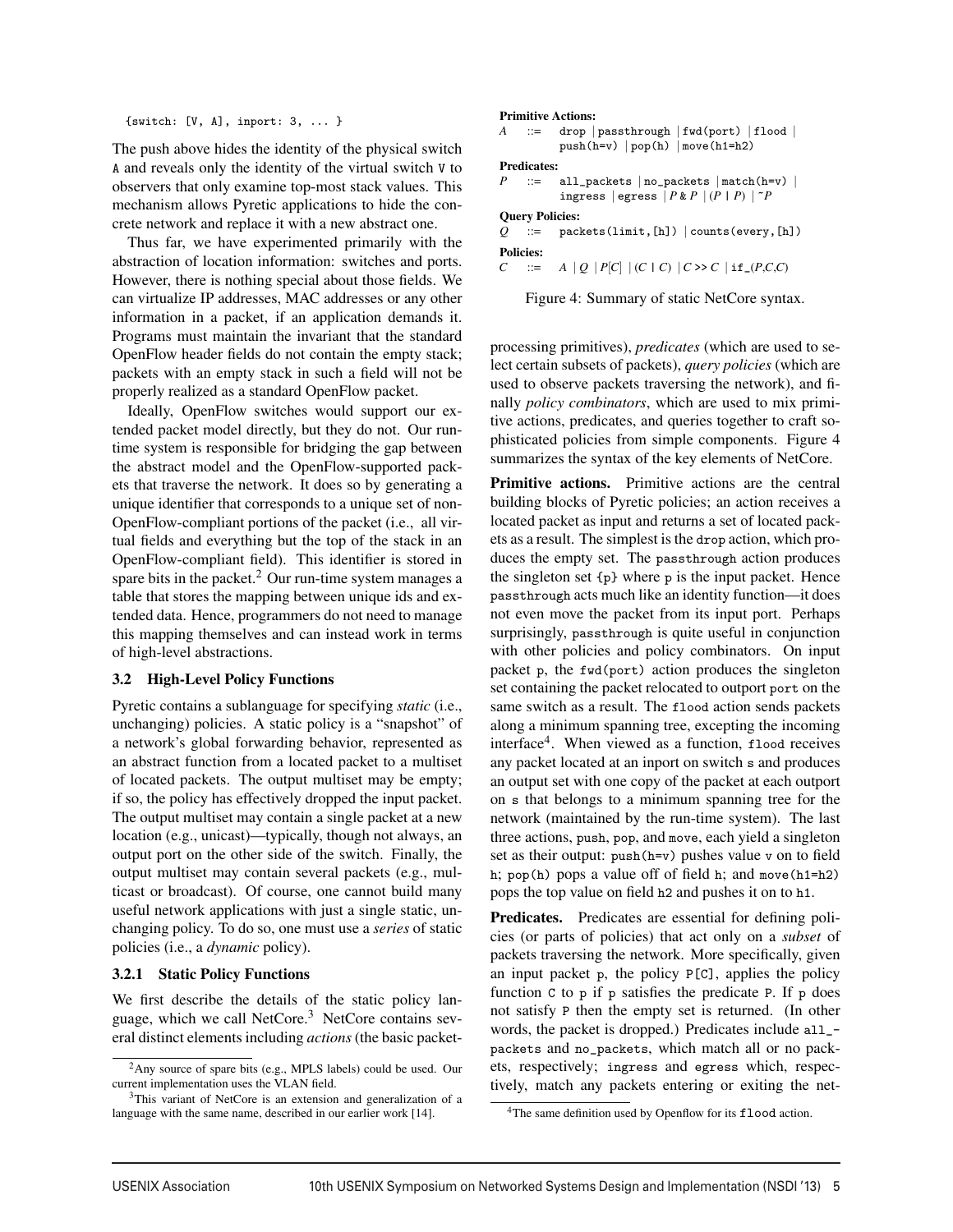work; and match(h=v), matching all packets for which value v is the top value on the stack at field h. Complex predicates are constructed using basic conjunction  $(k)$ , disjunction  $(1)$ , and negation  $(2)$  operators. The form  $match(h1=v1,h2=v2)$  is an abbreviation for match(h1=v1) & match(h2=v2).

As an example, the policy flood, on its own, will broadcast every single packet that reaches *any* inport of *any* switch *anywhere* in the network. On the other hand, the policy

```
match(switch=s1,inport=2,srcip='1.2.3.4') [flood]
```
only broadcasts those packets reaching switch s1, inport 2 with source IP address 1.2.3.4. All other packets are dropped.

Policies. Primitive actions A are policies, as are restricted policies P[C]. NetCore also contains several additional ways of constructing policies.

As discussed in Section 2, sequential composition is used to build packet-processing pipelines from simpler components. Semantically, we define sequential composition  $C_1$  >>  $C_2$  as the function  $C_3$  such that:

```
C3(packet) = C2(p1) \cup ... \cup C2(pn)when {p1,...,pn} = C1(packet)
```
In other words, we apply C1 to the input, generating a set of packets (p1,..., pn) and then apply C2 to each of those results, taking their union as the final result.

As an example, consider the following policy, which modifies the destination IP of any incoming packet to 10.0.0.1 and forwards the modified packet out port 3.

```
pop(dstrip) \gg push(dstrip='10.0.0.1') \gg fwd(3)
```
Indeed, the modification idiom is common enough that we define an abbreviation for it:

 $\text{modify}(h=v) = \text{pop}(h) \implies \text{push}(h=v)$ 

As a more elaborate example, consider a complex policy P2, designed for forwarding traffic using a set of tags (staff, student, guest) stored in a virtual field named USERCLASS. Now, suppose we would like to apply the policy for staff to a particular subset of the traffic arriving on network. To do so, we may write a policy P1 to select and tag the relevant traffic. To use P1 and P2 in combination, we exploit sequential composition: P1 >> P2. Such a program is quite modular: if a programmer wanted to change the forwarding component, she would change P2, while if she wanted to change the set of packets labeled staff, she would change P1.

Parallel composition is an alternative and orthogonal form of composition to sequential composition. The parallel composition P3 | P4 behaves as if P3 and P4 were executed on every packet simultaneously. In other words, given an input packet p,  $(P3 | P4)(p)$  returns the set of packets P3(p) U P4(p).

Continuing our example, if a programmer wanted to apply the policy P3  $\mid$  P4 to packets arriving at switch s1 and a different policy P6 to packets arriving at s2, she could construct the following composite policy P7.

```
P5 = P3 | P4
P6 = ...
```
 $P7 = match(switch=s1)[P5] | match(switch=s2)[P6]$ 

After recognizing a security threat from source IP address, say address 1.2.3.4, the programmer might go one step further creating policy P8 that restricts P7 to applying only to traffic from other addresses (implicitly dropping traffic from 1.2.3.4).

 $P8 = \text{``match}(srcip='1.2.3.4')$ [P7]

The policy if\_ is a convenience conditional policy. For example, if the current packet satisfies P, then

if\_(P, drop, passthrough)

drops that packet while leaving all others untouched (allowing a subsequent policy in a pipeline of sequential compositions to process it). Conditional policies are a derived form that can be encoded using parallel composition, restriction, and negation.

Queries. The last kind of policy we support is a *query policy* (Q). Intuitively, a query is an abstract policy that directs information from the physical network to the controller platform. When viewed as a function, a query receives located packets as arguments and produces new located packets as results like any other policy. However, the resulting located packets do not find themselves at some physical port on some physical switch in the network. Instead, these packets are diverted to a data structure resident on the controller called a "bucket".

NetCore contains two queries: counts and packets, which, abstractly, direct packets to two different types of buckets, a packet\_bucket and a counting\_bucket, respectively. Applications register listeners (i.e., callbacks) with buckets; these callbacks are invoked to process the information contained in the bucket. Semantically, the two query policies differ only in terms of the information each bucket reveals to its listeners.

The packet\_bucket, as its name suggests, passes entire packets to its listeners. For example, packets(limit,['srcip']) invokes its listeners on up to limit packets for each source IP address. The two most common values for limit are None and 1, with None indicating the bucket should process an unlimited number of packets. More generally, a list of headers is allowed: the bucket associated with packets(1,[h1,...,hk]) invokes each listener on at most 1 packet for each distinct record of values in fields h1 through hk.

The counting\_bucket supplies its listeners with aggregate packet statistics, not the packets themselves. Hence, it may be implemented using Open-Flow counters in switch hardware. The policy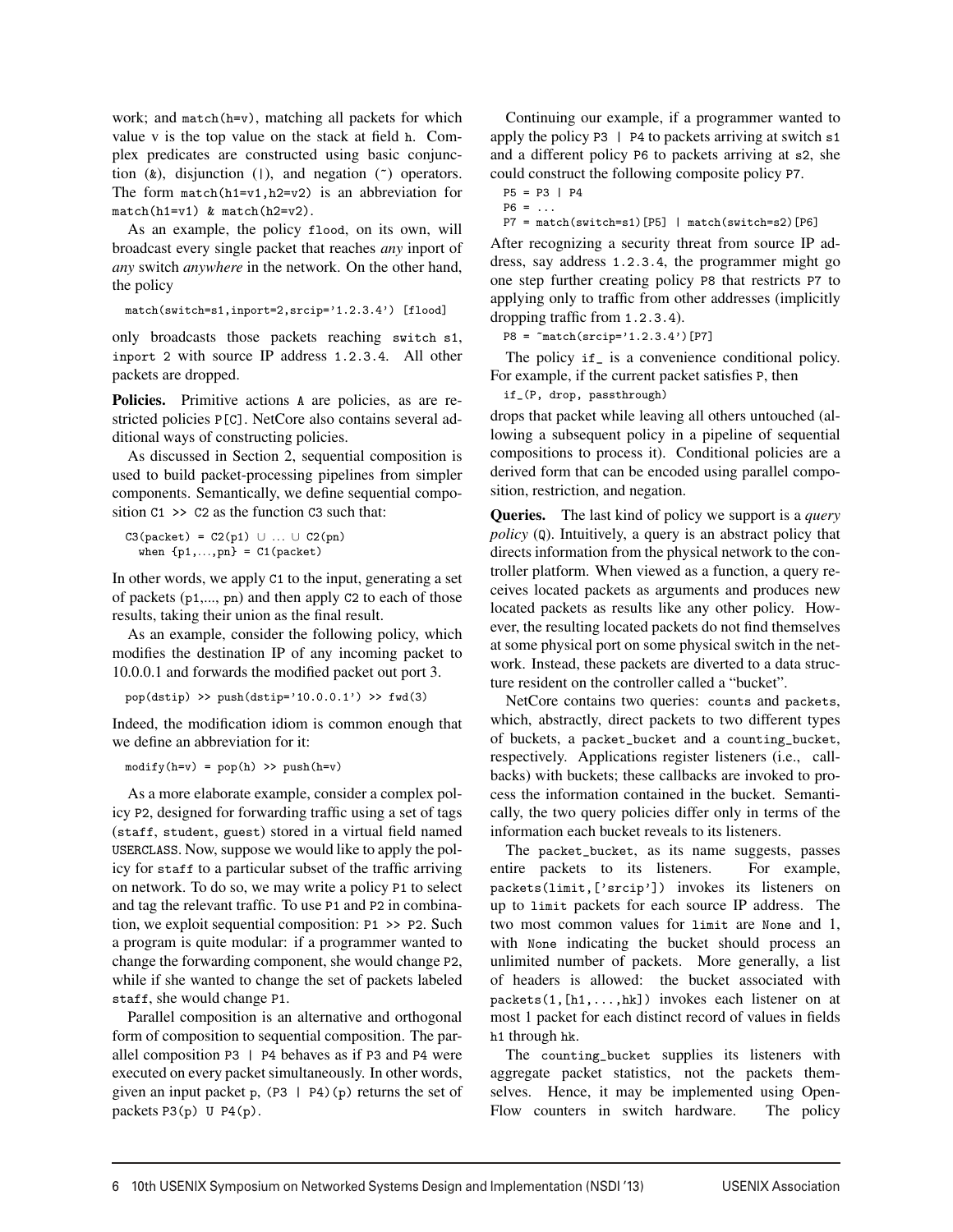```
from pyretic.lib import *
```

```
def main():
  return flood
```
Figure 5: A complete program: hub.py.

counts(every,['srcip']) creates a bucket that calls its listeners every every seconds and provides each listener with a dictionary mapping source IP addresses to the cumulative number of packets containing that source IP address received by the bucket. As above, counting policies may be generalized to discriminate between packets on the basis of multiple headers: counts(every,[h1,...,hk]).

A query policy Q may be used in conjunction with any other policy we define. For example, if we wish to analyze traffic generated from IP address 1.2.3.4 using Q, we may simply construct the following.

 $match(srcip='1.2.3.4')$  [Q]

If we wanted to both forward and monitor a certain subset of packets, we use parallel composition as before:

 $match(srcip='1.2.3.4') [Q | fwd(3)]$ 

### 3.2.2 From Static Policies to Dynamic Applications

After defining a static policy, the programmer may use that policy within a Pyretic application. Figure 5 presents the simplest possible, yet complete, Pyretic application. It imports the Pyretic library, which includes definitions of all primitive actions (such as flood, drop, etc.), policy operators and query functions, as well as the run-time system. The program itself is trivial: main does nothing but return the flood policy. A Pyretic program such as this one is executed by starting up a modified version of the POX run-time system [19]. POX reads the Pyretic script and executes main. Although we use POX for lowlevel message processing, our use of POX is not essential. A Pyretic-like language could be built on top of any low-level controller.

Monitoring. Figure 6 presents a second simple application, designed to monitor and print packets from source IP 1.2.3.4 to the terminal. In this figure, the dpi function first creates a new packet-monitoring policy named q. Next, it registers the printer listener with the query q using q's when method. This listener will be called each time a packet arrives at the packet\_bucket to which q forwards. Finally, the dpi function constructs and returns a policy that embeds the query within it. The main function uses dpi and further composes it with a routing policy (the simple flood).

MAC-learning. Figure 7 presents an MAC-learning module that illustrates how to construct a dynamic policy. It is designed assuming that network hosts do not

```
def printer(pkt):
  print pkt
def dpi():
  q = packets(None,[])
  q.when(printer)
  return match(srcip='1.2.3.4')[q]
def main():
  return dpi() | flood
```
Figure 6: Deep packet inspection.

```
def learn(self):
```

```
def update(pkt):
    self.P =if_(match(dstmac=pkt['srcmac'],
                switch=pkt['switch']),
          fwd(pkt['inport']),
          self.P)
 q = packets(1,['srcmac','switch'])
  q.when(update)
  self.P = flood | qdef main():
 return dynamic(learn)()
```
Figure 7: MAC-learning switch.

move. It initially operates by flooding all packets it receives. For each switch, when a packet with a new source MAC address (say, MAC address M) appears at one of its input ports (say, inport I), it concludes that M must live off I. Consequently, it refines its forwarding behavior so that packets with destination MAC address M are no longer flooded, but instead forwarded only out of port I.

Examining a few of the details of Figure 7, we see that the last line of the learn function is the line that initializes the policy—it starts out flooding all packets and using q to listen for packets with new source MAC addresses. The listener for query is the function update, which receives packets with new source MACs as an argument. That listener updates the dynamic policy with a conditional policy that tests future packets to see if their destination MAC is equal to the current packet's source MAC. If so, it forwards the packet out the inport on which the current packet resides. If not, it invokes the existing policy self.P. In this way, over time, the policy is extended again and again until the locations of all hosts have been learned.

The last line of Figure 7 uses the function dynamic to wrap up learn and produce a new dynamic policy class, whose constructor it then calls to produce a operational dynamic policy instance.

Load balancer. As a final example in this section, we show how to construct a simple dynamic server load bal-

<u>.</u>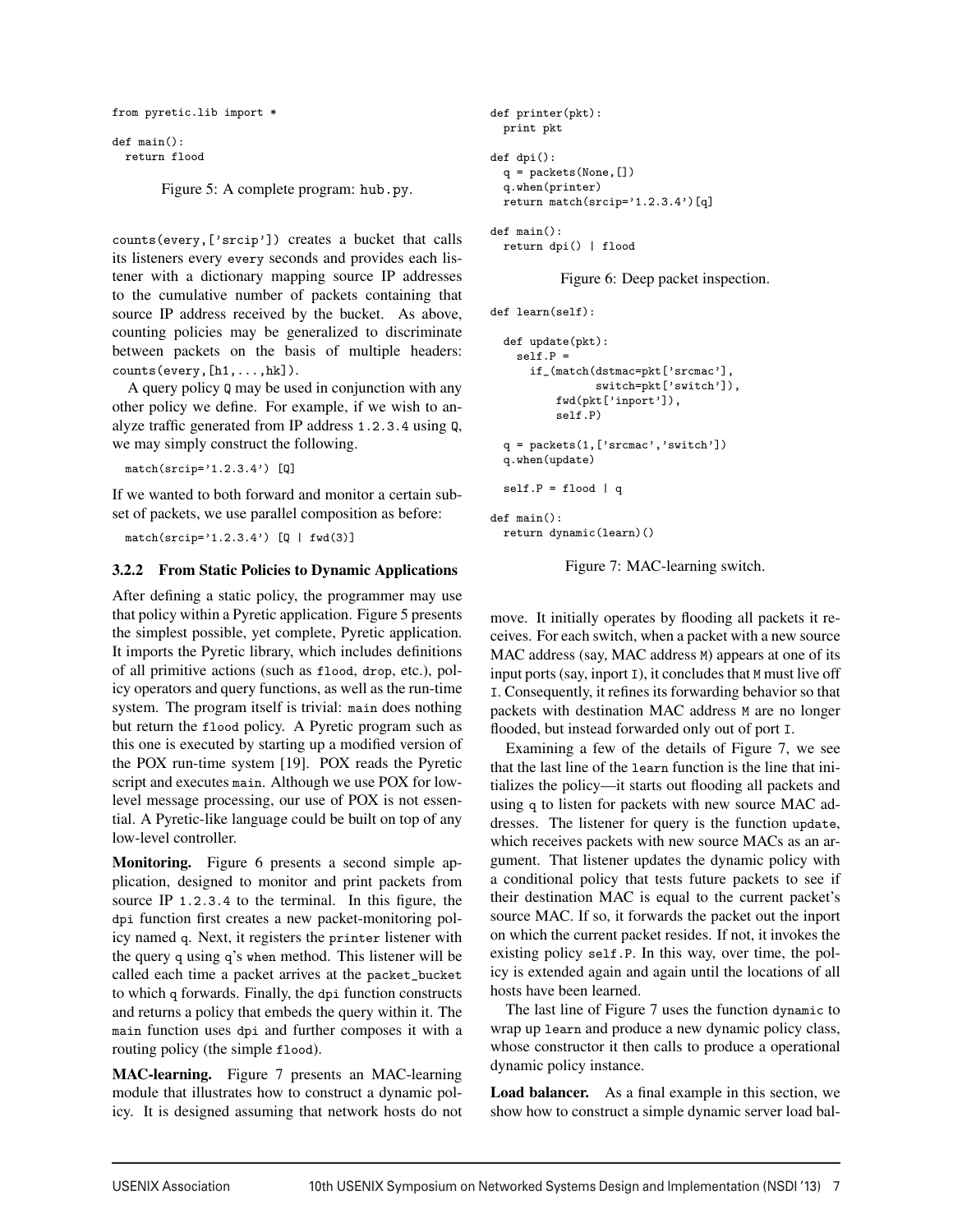ancer. Doing so illustrates a common Pyretic programming paradigm: One may develop dynamic applications by constructing parameterized static policies, listening for network events, and then repeatedly recomputing the static policy using different parameters as the network environment changes. The example also illustrates the process of building up a somewhat more complex policy by defining a collection of ordinary Python functions that compute simple, independent components of the policy, which are subsequently composed together.

Figure 8 presents the code, which spreads requests for a single public-facing IP address over multiple back-end servers. The first three functions in the figure collaborate to construct a static load balancer. In the first function (subs), variable c is the client IP address prefix, p is the service's public-facing IP address, and  $r$  is the specific replica chosen. This function rewrites any packet whose source IP address matches c and destination IP address is  $p$  so the destination IP address is  $r$ , and vice versa. All other packets are left unmodified. The next function, rewrite, iterates subs over a dictionary d mapping IP prefixes to server replicas. To simplify this code, we have overloaded sequential composition  $(\gg)$  so that it can be applied to a list of policies (placing each element of the list in sequence). Hence, intuitively, rewrite sends each packet through a pipeline of tests and when the test succeeds, the packet is transformed. The third function, static\_lb invokes rewrite with a function balance (definition omitted from the figure) that partitions possible clients and assigns them to replicas, using a lists of server replicas R and a dictionary H containing a history of traffic statistics.

Now, to build a dynamic load balancer that changes the mapping from clients to server replicas over time, consider lb. This dynamic balancer issues a query q that computes a dictionary mapping source IP addresses to packet counts every minute (60 seconds). Each time the query returns a new stats value, the policy invokes rebalance, which updates the history H and recomputes a new load balancing policy using static\_lb.

## 4 Network Objects

The policy language described in the preceding section provides programmers with flexible constructs that make it easy to build sophisticated network applications out of simple, independent components. However, it suffers from a significant limitation: programmers must specify policies in terms of the underlying physical topology. This hinders code reuse since policies written for one topology typically cannot be used with other topologies.

To address this limitation, Pyretic also provides *network objects* (or simply *networks*), which allow programmers to abstract away details of the physical topology and write policies in terms of abstracted views of

```
def subs(c,r,p):
  c_to_p = match(srcip=c,dstip=p)
  r_to_c = match(srcip=r,dstip=c)
  return c_to_p[modify(dstip=r)] |
         r_to_c[modify(srcip=p)] |
         (~r_to_c & ~c_to_p)[passthrough]
def rewrite(d,p):
 return (\gg)([subs(c,r,p) for c,r in d])
def static_lb(p,R,H):
  return rewrite(balance(R,H),p)
def lb(self,p,R,H):
  def rebalance(stats):
    H = H.update(stats)
    self.P = static_l(b(p,R,H))
```

```
q = \text{counts}(60, ['srcip')q.when(rebalance)
self.P = static_l(b(p,R,H) | match(dstrip=p)[q])
```

```
Figure 8: Dynamic load balancer (excerpts).
```
that network—providing an important form of modularity. We do this by allowing a new *derived* network to be built on top of an already existing *underlying* network (and, as implied by this terminology, Pyretic programmers may layer one derived network atop another).

Each network object has three key elements: a topology, a policy, and, for derived networks, a *mapping*. The topology object is simply a graph with switches as nodes and links as edges. The policy specifies the intended behavior of the network object with respect to that topology. The mapping comprises functions establishing an association between elements of the derived topology and those of its underlying topology.

The *base* network object represents the physical network. The Pyretic run-time system implements a discovery protocol that learns the physical topology using a combination of OpenFlow events and simple packet probes. The run-time system ultimately resolves all derived network policies into a single policy that can be applied to the base network.

A derived network object's mapping comprises the following functions:

- A function to map changes to the underlying topology up to changes on the derived topology, and
- A function to map policies written against the derived topology down to a semantically equivalent policy expressed only in terms of the underlying topology.

Pyretic provides several constructs for implementing these functions automatically. In most situations, the programmer simply specifies the mapping between elements of the topologies, along with a function for calculating forwarding paths through the underlying topology, and Pyretic calculates correct implementations automati-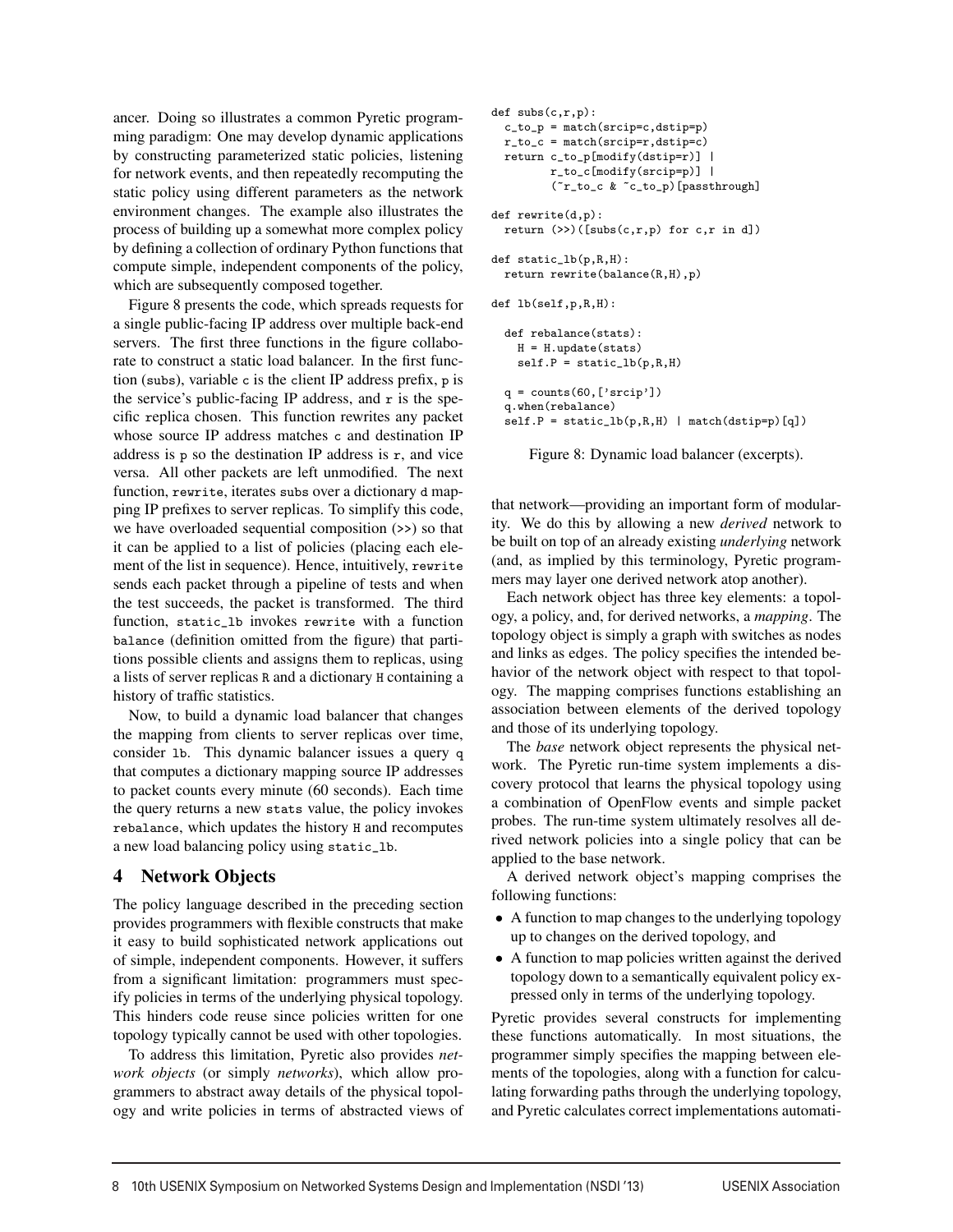

Figure 9: Derived "big switch" topology.

cally. The next few paragraphs describe these features in detail. For concreteness, we consider a running example where the derived network contains a single "big switch" as shown in Figure 9.

Transforming Topologies. The first step involved in implementing the "big switch" is to specify the relationship between elements of the underlying topology and elements of the derived topology. In this case, because the derived topology only contains a single switch, the association between underlying and derived topology elements can be computed automatically. To represent this association, we will use a dictionary that maps switchport pairs (vswitch,vport) in the derived network to switch-port pairs (switch,port) in the underlying network. The following Python function computes a dictionary that relates ports on the switch in the derived network to ports at the perimeter of the underlying network:

```
def bfs_vmap(topo):
 vswitch = 1
  vport = 1for (switch, port) in topo.egress_locations:
      vmap[(vswitch, vport)] = (switch, port)
      vport += 1
 return vmap
```
Using this dictionary, it is straightforward to build the graph representing the derived topology—it consists of a single switch with the ports specified in the domain of the dictionary. Likewise, it is straightforward to map changes to the underlying topology up to changes for the derived topology. Pyretic provides code to implement these functions automatically from the vmap dictionary.

Transforming Policies. The next step involved in implementing the "big switch" is to transform policies written for the derived network into policies for the underlying network. This turns out to be significantly more challenging because it involves implementing a policy written against one topology, using the switches and links provided in a completely different topology. However, Pyretic's abstract packet model and support for sequential composition allow the transformation to be expressed in a clean and elegant way.

The transformation uses three auxiliary policies:<sup>5</sup>

• *Ingress Policy:* "lifts" packets in the underlying network up into the derived network by pushing appro-

```
def virtualize(ingress_policy,
               egress_policy,
               fabric_policy,
               derived_policy):
  return if_(~match(vswitch=None),
    (ingress_policy >>
     move(switch=vswitch,
          inport=vinport) >>
     derived_policy >>
     move(vswitch=switch,
          vinport=inport,
          voutport=outport)),
    passthrough) >>
  fabric_policy >>
  egress_policy
```
Figure 10: Virtualization transformation.

priate switch and port identifiers onto the stack of values maintained in Pyretic's abstract packet model.

- *Egress policy:* "lowers" packets from the derived network to the underlying network by popping the switch and port identifier from the stack of values maintained in Pyretic's abstract packet model.
- *Fabric policy:* implements forwarding between adjacent ports in the derived network using the switches and links in the underlying topology. In general, calculating this policy involves computing a graph algorithm on the underlying topology.

With these auxiliary policies, the policy transformation can be expressed by composing several policies in sequence: ingress policy, derived policy, fabric policy, and egress policy. Figure 10 defines a general function virtualize that implements this transformation.

Example. To illustrate ingress, egress, and fabric policies, consider a specific physical topology consisting of two switches S1 and S2, each with an outward-facing port and connected to each other by a link as shown in Figure 9. The policy running on the derived switch encodes the behavior of a repeater hub, as shown in Figure 5. The ingress policy is as follows:

```
ingress_policy =
( match(switch=S1, inport=1)
   [push(vswitch=V, vinport=1)]
| match(switch=S2, inport=1)
   [push(vswitch=V, vinport=2)])
```
It simply pushes the derived switch V and inport onto the corresponding "virtual" header stacks. The egress policy is symmetric:

```
egress_policy = match(vswitch=V)
  [if_(match(switch=S1, voutport=1)
    | match(switch=S2, voutport=2),
   pop(vswitch, vinport, voutport),
   passthrough)]
```
It pops the derived switch, inport, and outport from the appropriate virtual header stacks if the switch is labeled

<sup>5</sup>As before, Pyretic can automatically generate these from a vmap.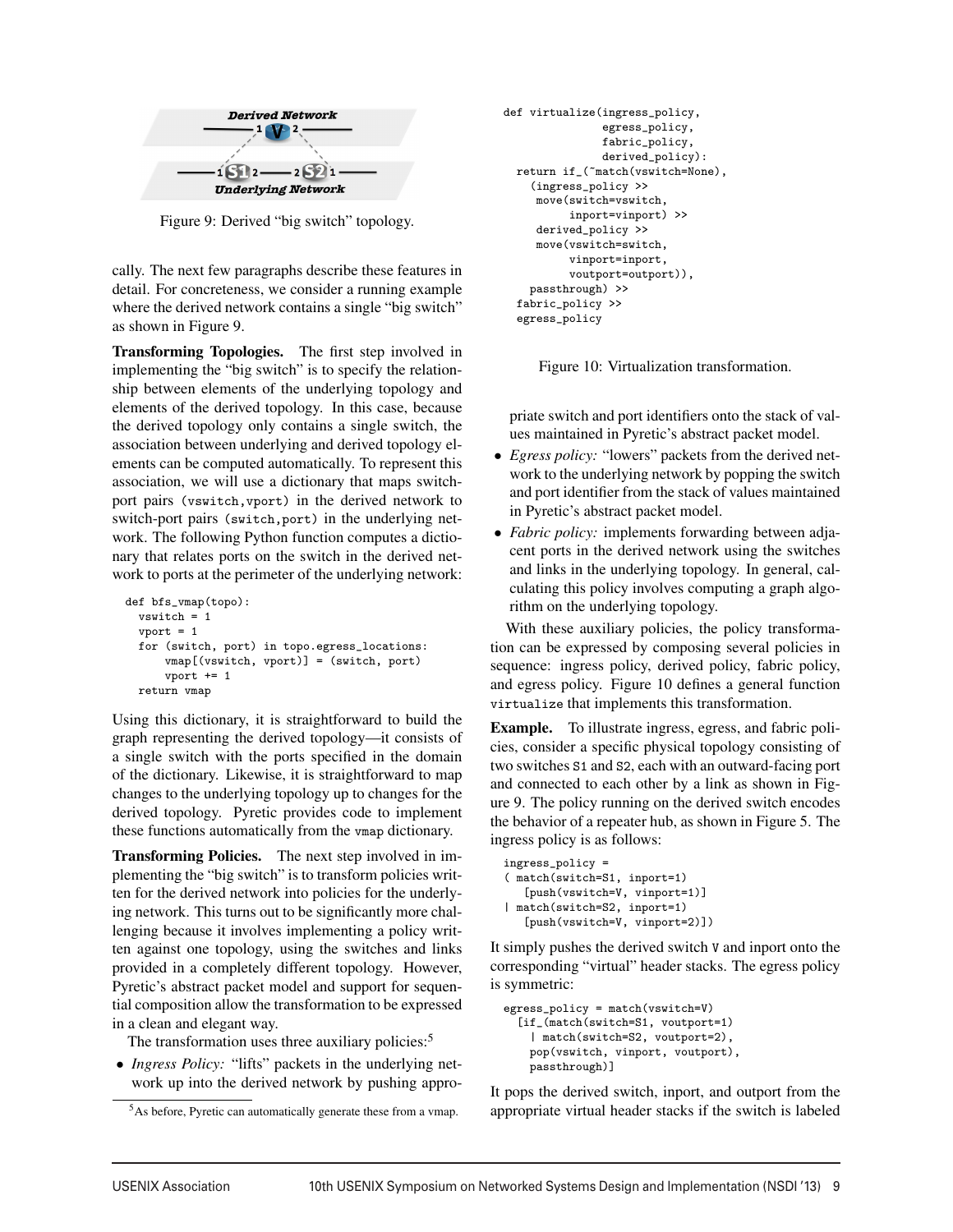with derived switch V, and otherwise passes the packet through unmodified. The fabric policy forwards packets labeled with derived switch V along the (unique) path between S1 and S2:

```
fabric_policy = match(vswitch=V)[
 ( match(switch=S1, voutport=1)[fwd(1)]
 | match(switch=S1, voutport=2)[fwd(2)]
 | match(switch=S2, voutport=1)[fwd(2)]
 | match(switch=S2, voutport=2)[fwd(1)])]
```
To illustrate these definitions, consider processing of a packet with the following headers.

```
{ switch:S1, inport:1, ... }
```
Recall that Pyretic's packet model treats the location of the packet as a header field. The first step of processing checks whether the packet has already entered the derived network, by testing for the presence of the vswitch header field. In this case, the packet does not contain this field so we treat it as being located at the ingress port of the derived switch and take the first branch of the conditional in Figure 10. Next, we evaluate ingress\_ policy which, by the first disjunct, pushes the headers vswitch=V and vinport=1 onto the packet, yielding a packet with the following headers:

```
{ switch:S1, inport:1,
 vswitch:V, vinport:1, ... }
```
Next we move the vswitch and vinport headers to switch and inport, and evaluate the policy written against the derived network (here simply flood). Flooding the packet on the derived network, generates a packet on outport 2 in this case:

```
{ switch:[V, S1], inport:[1, 1],
 outport:2, ...}
```
We then move the switch, inport, and outport headers to the corresponding virtual header stacks, which has the effect of restoring the original switch and inport headers,

```
{ switch:S1, inport:1,
 vswitch:V, vinport:1, voutport:2 }
```
and evaluate the fabric policy, which forwards the packet out port 2 of switch S1. Finally, the egress policy passes the packet through unmodified and the underlying topology transfers the packet to port 2 on switch S2:

```
{ switch:S2, inport:2,
 vswitch:V, vinport:1, voutport:2 }
```
This completes the first step of processing on the physical network. In the second step of processing, the packet already has virtual switch, inport, and outport labels. Hence, we do not calculate virtual headers as before and instead skip straight to the fabric policy, which forwards the packet out port 1 of S2. Now the packet does satisfy the condition stated in the egress policy, so it pops the virtual headers and forwards the packet out to its actual destination.

# 5 Example Pyretic Applications

To experiment with the Pyretic design, we have implemented a collection of applications. Table 2 lists a selection of these examples, highlighting the key features of Pyretic utilized, where the examples are discussed in the paper, and corresponding file names in the reference implementation [1]. Most terms in the features column should be familiar from prior sections. The term "novel primitives" simply refers to basic, but novel, features of Pyretic such as passthrough policies. Due to space constraints, we have omitted discussion of certain advanced Pyretic features that are needed to implement some applications including *traffic generation*, *topologyaware predicates*, *dynamic nesting*, and *recursion*. Section 5.1 elaborates on some of the additional applications found in our reference implementation and the key features they use. Section 5.2 concludes by presenting a "kitchen sink" example that utilizes all of Pyretic's features to write a truly modular application in just a few lines of code.

## 5.1 Pyretic Example Suite

ARP. The ARP application demonstrates how a Pyretic program can inject new packets into the network, and thereby respond to ARP traffic on behalf of hosts.

Firewalls. The firewall applications construct stateless (static) and stateful (dynamic) firewalls. These applications are similar in nature to the load balancer described in Section 3.2.2, but go a step further by demonstrating an advanced technique we call *dynamic nesting* in which one dynamic policy includes another dynamic policy within it. These firewalls also exploit topology-aware predicates such as ingress (which identifies packets at the network ingress) and egress (which identifies packets at the network egress).

Gateway. The gateway example implements the picture in Figure 3. The physical topology consists of three parts: an Ethernet island (switches 2, 3, and 4), a gateway router (switch 1), and an IP core (switches 5, 6, and 7). The gateway router is responsible for running several different pieces of logic. It is difficult to reuse standard components when all modules must share the same physical switch, so we abstract switch 1 to three switches (1000, 1001, 1002)—running MAC-learning, gateway logic, and IP routing, respectively. Unlike previous examples, the ports and links connecting these three switches are *completely virtual*—that is they map to no physical port, even indirectly. We encapsulate these components into a network object named GatewayVirt that performs the mechanical work of copying the base object and modifying it accordingly.

To a first approximation, here is how each of the virtu-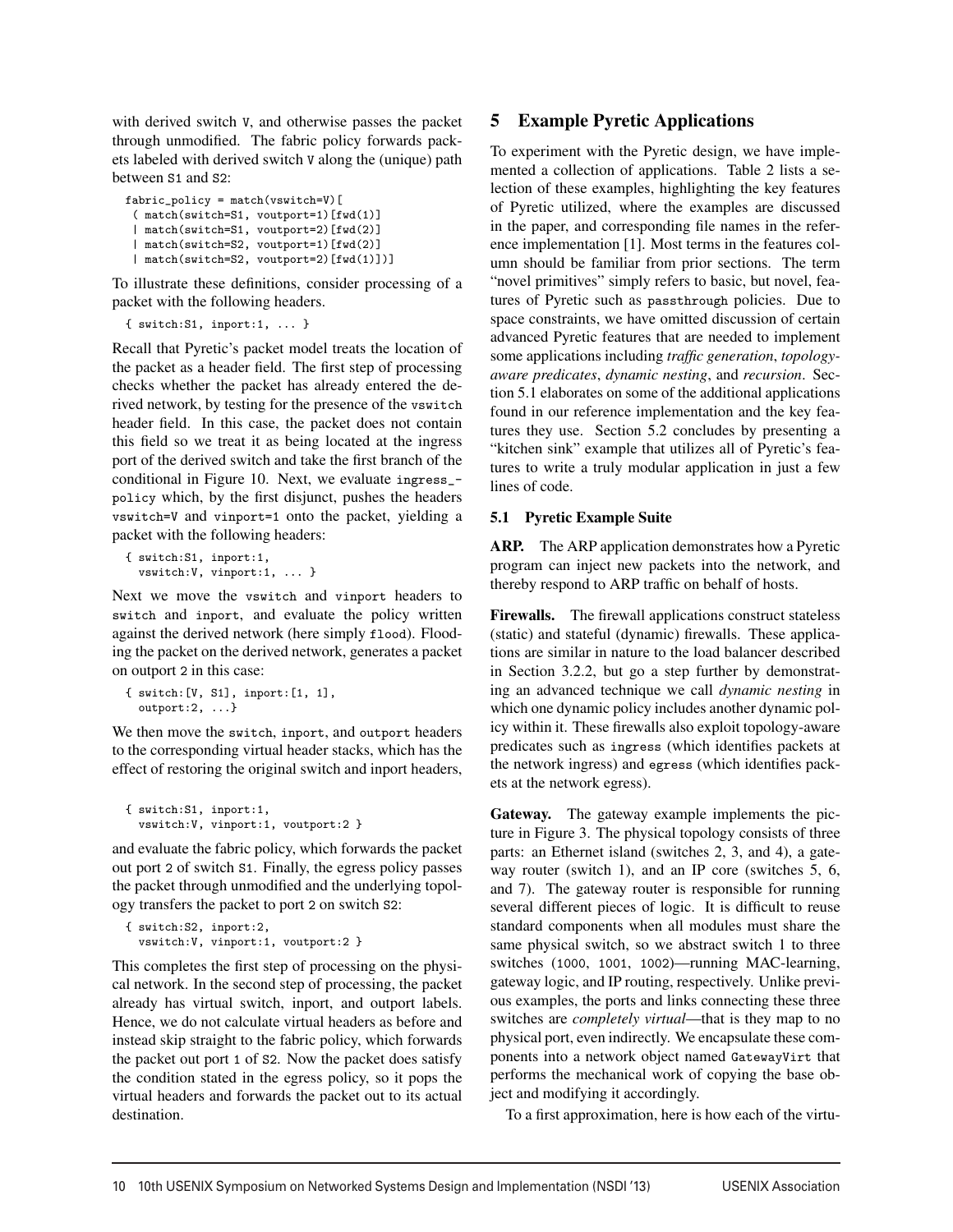| <b>Examples</b>       | <b>Pyretic Features Used</b>                                                           | <b>Section</b> | <b>File</b>      |
|-----------------------|----------------------------------------------------------------------------------------|----------------|------------------|
| Hub                   | static policy                                                                          | 3.2.2          | hub.py           |
| MAC-Learning          | dynamic policy; queries; parallel comp.                                                | 3.2.2          | mac_learner.py   |
| Monitoring            | static policy; queries; parallel comp.                                                 | 3.2.2          | monitor.py       |
| <b>Load Balancers</b> | static policy; queries; parallel $\&$ sequential comp.; novel primitives               | 3.2.2          | load_balancer.py |
| <b>Firewalls</b>      | dynamic policy; queries; parallel & sequential comp.;                                  |                | firewall.py      |
|                       | novel primitives; topology-aware predicates; dynamic nesting                           |                |                  |
| ARP                   | static policy; queries; parallel comp.; traffic generation                             |                | arp.py           |
| Big Switch            | static policy; topology abstraction; virtual headers; parallel comp.; novel primitives | 4              | bfs.py           |
| Spanning Tree         | static policy; topology abstraction; virtual headers; parallel comp.; novel primitives |                | spanning_tree.py |
| Gateway               | static policy; topology abstraction; virtual headers; recursion;                       | -              | gateway.py       |
|                       | parallel & sequential comp.; novel primitives                                          |                |                  |
| Kitchen Sink          | dynamic policy; topology abstraction; virtual headers; parallel comp.;                 | 5.2            | kitchen_sink.py  |
|                       | novel primitives; topology-aware predicates; dynamic nesting                           |                |                  |

Table 2: Selected Pyretic examples.

alization components are implemented:<sup>6</sup>

- *Ingress policy*: Incoming packets to the physical gateway switch from the Ethernet side are tagged with vswitch=1000 (and the appropriate vinport), and incoming packets to the physical gateway switch from the IP side are tagged with vswitch=1002 (and the appropriate vinport).
- *Fabric policy*: For switches 1000-1002, the fabric policy modifies the packet's virtual headers, effectively "moving" the packet one-step through the chain of switches. When moving the packet to a virtual port, the fabric policy recursively applies the entire policy (including ingress, fabric, and egress policies). The recursion halts when the packet is moved to a noncompletely virtual port, at which time the packet is forwarded out of the corresponding physical port.
- *Egress policy*: As virtual links span at most one physical link, we strip the virtual headers after each forwarding action on the base network.

### 5.2 Putting it All Together

We conclude with an example application addressing the motivating "many-to-one" scenario discussed in Section 2.2 and shown in Figure 3. We implement the functionality of the Ethernet island by handling ARP traffic using the corresponding module from Table 2 and all other traffic with the familiar MAC-learning module.

```
eth = if_(ARP,dynamic(arp)(),dynamic(learn)())
```
We take the load balancer from Section 3.2.2 and combine it with a dynamic firewall from the examples table. This firewall is written in terms of white-listed traffic from client IPs to public addresses, creating another interesting twist— easily solved using Pyretic's operators. Specifically, the correct processing order of load balancer and firewall turns out to be *direction-dependent*. The firewall must be applied before load balancing for incoming traffic from clients—as the firewall must consider the original IP addresses, which are no longer be available after the load balancer rewrites the destination address that of a replica. In the other direction, the load balancer must first restore the original IP address before the firewall is applied to packets returning to the client.

$$
fwlb = if_{\_}(from_{\_}client, afw \gt\gt alb, alb \gt\gt afw)
$$

Finally, we complete our IP core by taking this combined load balancer/firewall and sequentially composing it with a module that implements shortest-path routing to the appropriate egress port—by running MAC-learning on a shortest path big switch!

$$
ip = fwlb \gg \text{virtualize}(\text{dynamic}(\text{learn})).
$$
  

$$
BFS(ip\_core) )
$$

The final component is our gateway logic itself. The gateway handles ARP traffic, rewrites source and destination MAC addresses (since these change on subnet transitions), and forwards out the appropriate port.

```
gw = if_{-}(ARP, dynamic(arp)),
              rewrite_macs(all_macs) >>
              (\text{eth\_to\_ip}[fwd(2)]ip_to_eth[fwd(1)] ))
```
We can then combine each of these policies, restricted to the appropriate set of switches, in parallel and run on the virtualized gateway topology discussed previously.

```
virtualize(in_(ethernet)[ eth ] |
          in_(gateway)[ gw ] |
          in_(ip_core)[ ip ],
          GatewayVirt(Recurse(self))
```
The virtualize transformation from Section 4 generates the ultimate policy that is executed on the base network.

## 6 Related Work

In recent years, SDN has emerged as an active area of research. There are now a number of innovative controller platforms based on the OpenFlow API [13] that make it possible to manage the behavior of a network using general-purpose programs [7, 12, 19, 2, 3, 24, 21]. Early

 $6$ See the reference implementation [1] for further details.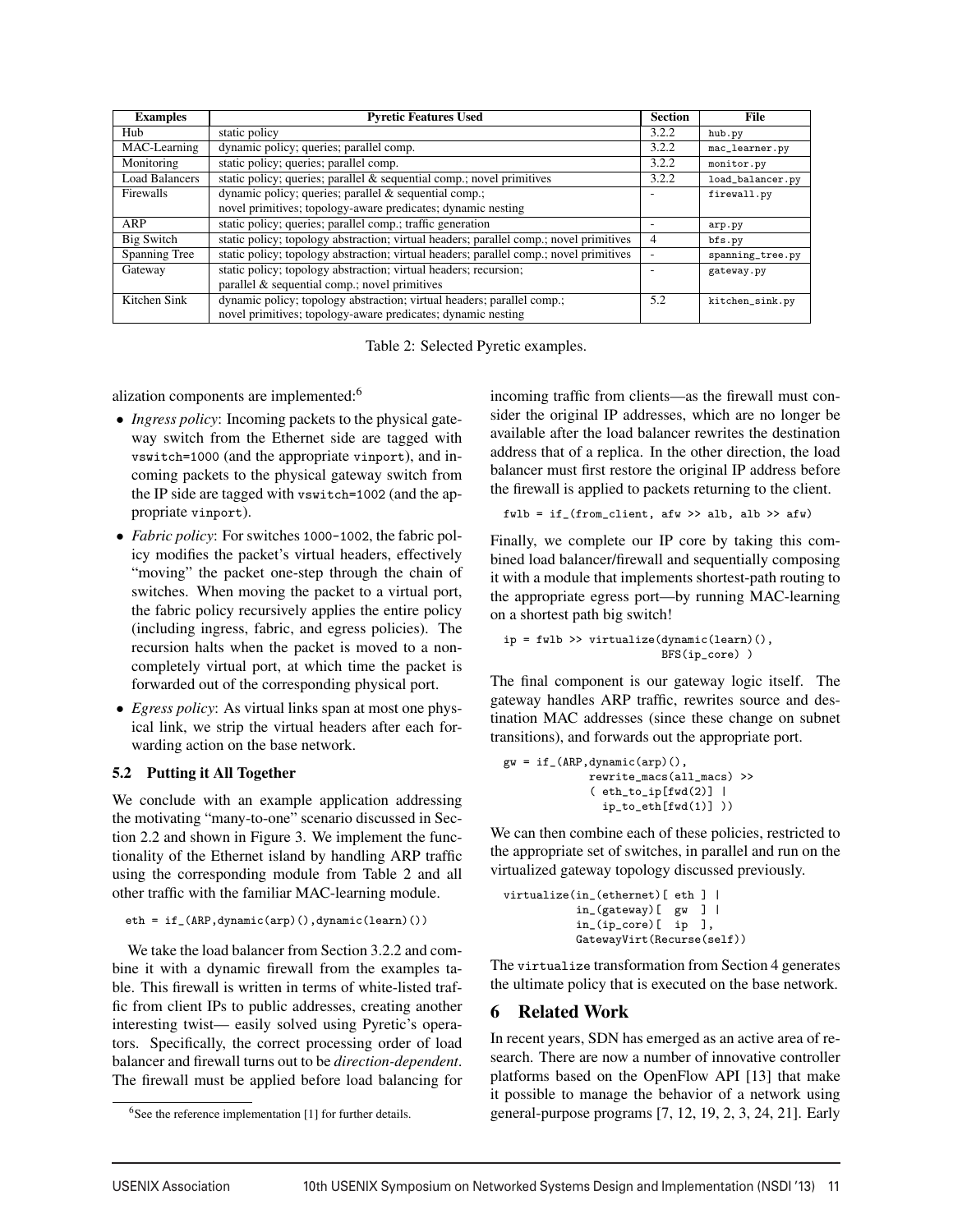controller platforms such as NOX [7] offered a low-level programming interface based on the OpenFlow API itself; recent controllers provide additional features such as composition, isolation, and virtualization. We briefly review related work in each of these areas.

Composition. Pyretic's parallel and sequential composition operators resemble earlier work on the Click modular router [11]. However, rather than targeting multiple packet-processing modules within a single software router, Pyretic focuses on composing the control logic that affects the handling of traffic on an entire network of OpenFlow switches. Other controller platforms with some support for composition include Maestro [3], which allows programmers to write applications in terms of user-defined views of network state, and FRESCO [22], which provides a high-level language for defining security policies. Pyretic is distinguished from these systems in modeling policies as mathematical functions on packets, and in providing direct support for policy composition. In particular, unlike previous systems, Pyretic's composition operators do not require programmers to resolve conflicts by hand.

Isolation. To support multiple applications executing simultaneously in a single network, several controllers now support network "slices". Each slice may execute a different program while the controller provides isolation. One popular such controller is FlowVisor [21], a hypervisor that enforces strict traffic isolation between the controllers running on top of it, and also manages provisioning of shared resources such as bandwidth and the controller itself. Another recent proposal uses an extension to the NetCore compiler to provide traffic isolation by construction [8]. Finally, controllers that support the creation of virtual networks typically provide a form of isolation [16]. Pyretic's composition operators—in particular, sequential composition—make it straightforward to implement network slices. In addition, unlike controllers that only provide strict slicing, Pyretic can also be used to decompose a single application into different modules that affect the same traffic.

Network Objects. Pyretic's network objects generalize the global network views provided in other SDN controllers, such as NOX [7], ONIX [12], and POX [19]. In these systems, the network view (or network information base) represents the global topology as an annotated graph that can be configured and queried. Some systems go a step further and allow programmers to define a mapping between a representation of the physical topology and a simplified representation of the network. For example, the "big switch" abstraction [16, 4, 5, 20] can greatly simplify the logic of applications such as access control and virtual machine migration. Pyretic's network objects can be used to implement a wide range of abstract

topologies. Moreover, as described in Section 4, sequential composition and virtual headers provide a simple and elegant mechanism for building derived network objects that implement a variety of abstract topologies. This mechanism is inspired by a technique for implementing virtual networks originally proposed by Casado et al. [4].

Programming Languages. This paper is part of a growing line of research on applying programminglanguage techniques to SDN [9, 24, 15, 6, 14]. Our early work on Frenetic [6, 14] introduced a functional language supporting parallel composition and SQL-like queries. This work goes further, by introducing an abstract packet model, sequential composition operator, and topology abstraction using network objects, as well as a new imperative implementation in Python. Taken together, these features facilitate "programming in the large" by enabling programmers to develop SDN applications in a modular way.

# 7 Conclusion

We believe the right level of abstraction for programmers is not a low-level interface to the data-plane hardware, but instead a higher-level language for writing and composing modules. Pyretic is a new language that allows SDN programmers to build large, sophisticated controller applications out of small, self-contained modules. It provides the programmatic tools that enable network programmers, operators, and administrators to master the complexities of their domain.

Acknowledgments. The authors wish to thank the NSDI reviewers, our shepherd Aditya Akella, Theophilus Benson, Marco Canini, Laurent Vanbever, and members of the Frenetic project for valuable feedback on earlier versions of this paper. This work was supported in part by the NSF under grants 0964409, 1111520, 1111698, 1117696 and TRUST; the ONR under award N00014-12-1-0757; the NSF and CRA under a Computing Innovations Fellowship; and a Google Research Award.

### References

- [1] Pyretic Reference Implementation. http://www.frenetic-lang.org/pyretic.
- [2] Beacon: A Java-based OpenFlow Control Platform., Nov. 2010. See http://www.beaconcontroller.net.
- [3] CAI, Z., COX, A. L., AND NG, T. S. E. Maestro: A System for Scalable OpenFlow Control. Tech. Rep. TR10-08, Rice University, Dec. 2010.
- [4] CASADO, M., KOPONEN, T., RAMANATHAN, R., AND SHENKER, S. Virtualizing the Network Forwarding Plane. In *ACM PRESTO* (Nov. 2010).
- [5] CORIN, R., GEROLA, M., RIGGIO, R., DE PELLEGRINI, F., AND SALVADORI, E. VeRTIGO: Network Virtualization and Beyond. In *EWSDN* (Oct. 2012), pp. 24–29.

 $\overline{a}$